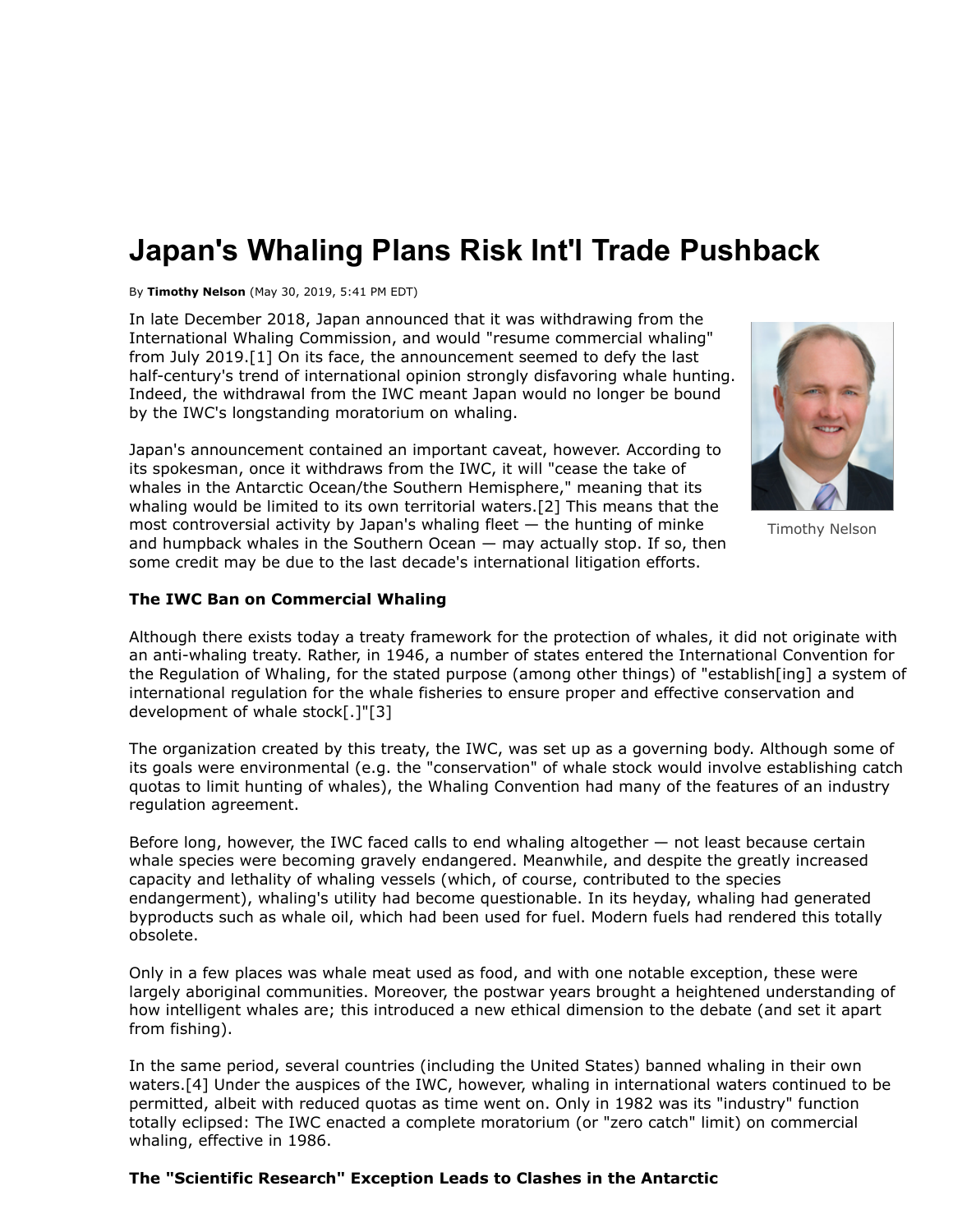The IWC's ban, in its original form, was far from watertight. To begin with, the IWC itself lacked the practical means to enforce its own measures. Furthermore, the drafting of the Whaling Convention meant that states could suspend the zero-catch limit by the simple expedient of objecting.

Japan (a country where whale meat was eaten) initially objected, thus allowing its commercial whaling fleet to operate in international waters. This gap was closed in 1984, when the United States government persuaded Japan to agree to drop all objections to the IWC zero-catch limit and discontinue "commercial whaling" by 1988.[5] But the cessation of "commercial" whaling only served to reveal another gap in the regulatory system.

Under Article VIII of the Whaling Convention, states remained free to grant "permits" to their own nationals "for purposes of scientific research," subject only to such conditions as a contracting state may impose (and regardless of the IWC's catch limit). In 1987, the Japanese government, purportedly acting under this exemption, enacted "Japan's Whaling Research Program Under Special Permit in the Antarctic," or JARPA, providing for the continued hunting of whales in the Southern Ocean for "scientific research" purposes.

The Southern Ocean is a key ecosystem for blue, minke, humpback and right whales, to name a few of the affected species, and the continuation of whaling in those seas proved highly controversial. The JARPA program continued throughout the 1990s — even after IWC had declared the Southern Ocean a "sanctuary" for whales. Eventually, it led to open challenges, both legal and physical.

In Australia, for example, a federal court judge issued a ruling in 2008 declaring that the whaling fleet had "killed, injured, taken and interfered with Antarctic minke whales," fin whales and humpback whales in the "Australian Whale Sanctuary," in contravention of the Australian legislation, and permanently enjoined such activity.[6] Despite increasing diplomatic pressures, however, this did not bring about a cessation of JARPA.

Meanwhile, the Sea Shepherd Conservation Society, a U.S. organization, fielded its own "eco-warrior" fleet, dedicated to interrupting the "scientific research" whaling fleet and/or other whaling vessels. This conflict, at one time featured on its own cable TV show ("Whale Wars") became so heated that, in 2011, the whaling "research" companies eventually brought suit in the United States District Court for the Western District of Washington, alleging that Sea Shepherd's activities constituted piracy, in contravention of the Alien Tort Act of 1789 and other laws.

Although the research companies' injunction application was declined at first instance,[7] it succeeded on appeal: in December 2012, the [United States Court of Appeals for the Ninth Circuit](https://www.law360.com/agencies/united-states-court-of-appeals-for-the-ninth-circuit) enjoined Sea Shepherd from physically attacking the JARPA fleet.[8]

Effectively, the Ninth Circuit was allowing Japanese whaling vessels to roam without impairment. If nothing else, this might have flummoxed those who criticize that court as excessively "liberal." In any event, the litigation continued; in late 2004, the Ninth Circuit found Sea Shepherd in contempt of its order,[9] and the case reportedly settled in 2016.[10]

#### **Australia Brings Suit in the World Court**

Perhaps conscious that the 2008 judgment had not led to a diminution in "scientific" whaling in the [Southern Ocean, Australia in 2010 initiated a proceeding against Japan before the International Court](https://www.law360.com/agencies/international-court-of-justice) of Justice, seeking a declaration that its scientific whaling program (by then known as JARPA II) violated the IWC.

At the public hearings that took place in June and July 2013 at The Hague, Australia and its expert witnesses (as well as New Zealand, which intervened in support) sought to puncture Japan's claim that it was conducting "scientific" exploration. In Australia's submission, the repetitive and sustained nature of the killing, as well as the fact that certain whales (humpbacks and minkes) were being singled out  $-$  and then used for the production of meat  $-$  suggested there was no genuine scientific objective to the program.

As for the claim that program was yielding "data," Philippe Sands, Q.C.(one of Australia's counsel), countered this with a quote from French scientist-philosopher Jules Henri Poincare: "Science is built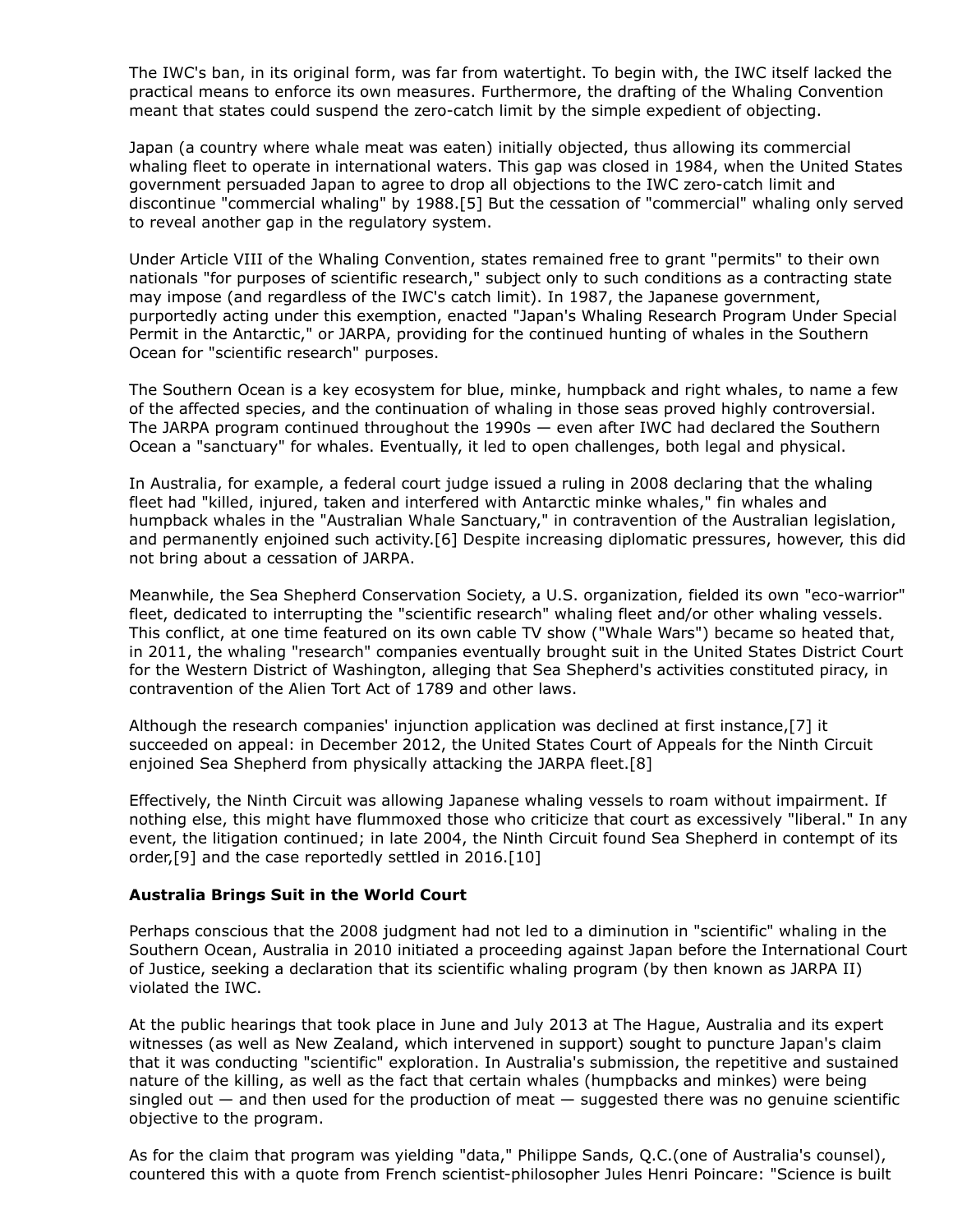up of facts, as a house is built of stones; but an accumulation of facts is no more science than a heap of stones a house."[11] In other words, mere data collection is not the same as science.

On March 31, 2014, the ICJ issued a judgment that (by a 12-4 majority) upheld almost all of Australia's claims. Its judgment noted that, despite the zero-catch limit imposed by the IWC, a "special permit which meets the conditions of Article VIII [of the Whaling Convention]" would not be subject to the IWC moratorium.[12] Thus, if JARPA II was a valid scientific program, the hunting and killing of whales by the scientific fleet could continue.

But did JARPA II meet the criteria of "scientific research" laid down in Article VIII? In the ICJ's view, the mere fact that Japan had certified the program was not sufficient. Rather, it needed to conduct an "objective" analysis, looking first to "whether the programme under which these activities occur involves scientific research," and second as to whether "the killing, taking and treating of whales [indeed was] 'for purposes of' scientific research.'"[13]

This called for an analysis of the program's "design and implementation," its scale, and whether its use of lethality on such a scale was "reasonable in relation to achieving its stated objectives."[14] Indeed, even though lethal methods in principle might be acceptable in theory, a program that used those methods on too large a scale might not be viewed as reasonable.[15]

The court acknowledged that, viewed objectively, some of JARPA II's stated research objectives (e.g., examination of internal organs) could only be achieved through lethal methods.[16] For numerous other elements of the program, however, nonlethal sampling methods were available.[17] Yet there was "no evidence" that the framers of JARPA II had given sufficient attention to altering the program to include only nonlethal methods — or for reducing its "lethal take" so as to incorporate nonlethal sampling.[18]

The court was especially critical of the increases in "sample size" (i.e., kill quotas) for particular species, such as minke and humpback whales (the kill targets for one year included 850 minke whales, 50 fin whales and 50 humpback whales). These discrepancies, it held, were so pronounced that they led the court to question whether the kill quotas were in fact driven by scientific requirements.[19] Taking these and other discrepancies together, it concluded:

Taken as a whole, the Court considers that JARPA II involves activities that can broadly be characterized as scientific research ... but that the evidence does not establish that the programme's design and implementation are reasonable in relation to achieving its stated objectives. The Court concludes that the special permits granted by Japan for the killing, taking and treating of whales in connection with JARPA II are not "for purposes of scientific research" pursuant to Article VIII, paragraph 1, of the Convention.[20]

Thus, the court concluded (by a 12-4 vote), all of the activities under JARPA II were subject to  $-$  and precluded by — the IWC's moratorium.[21] The court thus issued a declaration[22] that the JARPA II program had violated the IWC moratorium (as well as its prohibition on the use of whaling "factory" ships), and the IWC's Southern Ocean Sanctuary directive.[23] Japan accordingly was directed to revoke any permits that had been given under its JARPA II program.[24]

## **Japan's Exit From the IWC**

In response to the decision, Japan initially halted its "research" fleet for one year, then resumed such whaling during the 2015-16 season with a significantly reduced catch quota (which reflected the terms of a revised submission to the IWC).[25] Meanwhile, emboldened by the court's decision, antiwhaling proponents prepared the text of a declaration that would state, conclusively, that whaling is no longer to be viewed as a necessary economic activity, and establishing the IWC firmly and permanently as a conservation body.

Things came to a head at a meeting of the IWC in Florianopolis, Brazil, in September 2018. At that meeting, the anti-whaling declaration (now known as the "Florianopolis Declaration") was enacted by a 40-27 majority vote.[26]

At the same meeting, a counterproposal by Japan that would have urged "'co-existence' between commercial whaling and conservation" was defeated by the same margin.[27] Japan's withdrawal from the IWC and the Whaling Convention came some months after these defeats.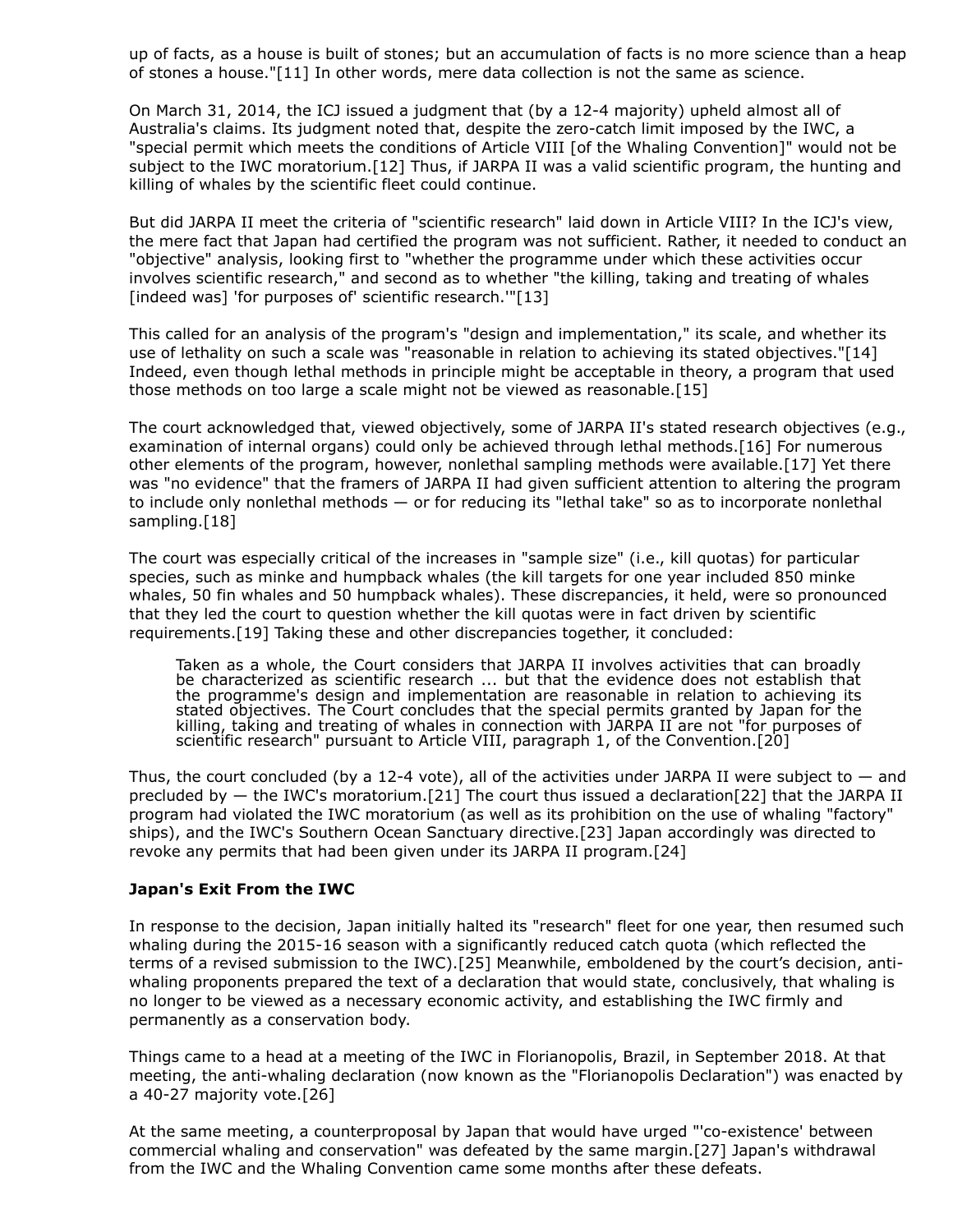# **The Road Ahead**

Although Japan has said that it will only allow commercial whaling in its local waters (thus seemingly ceasing its Antarctic whaling program), the announcement still has potentially important consequences. Whaling, even in those waters, will remain an international concern, because species such as the minke whale are known to migrate through Japanese waters.[28]

Thus, whaling even within a limited zone may pose a risk to the conservation policies animating the IWC's zero-catch limit. And activists who oppose whaling on moral grounds are hardly likely to be silenced because it is only being done locally.

There may also be some trade impact. From a strictly business perspective, the product of resumed commercially whaling (whale meat) is only likely to be sold within Japan's domestic market. While whaling may no longer be a significant direct contributor to world trade, the backlash against whaling might still have international trade effects, initially in the form of consumer boycotts or (conceivably) domestic legislative action.

Already, as has been seen, countries like the United States and Australia have adopted legislation to bar whaling in their own waters or asserted waters. Activists within these and other countries may agitate for some kind of trade retaliation against countries that engage in commercial whaling.

Although the WTO rules do limits the ability of countries to engage in trade sanctions, this did not preclude the [European Union](https://www.law360.com/agencies/european-union) from barring the importation of Canadian fur products, in reaction to the periodic hunting and clubbing of seal pups in the Arctic. Indeed, in affirming these measures, a [World Trade Organization](https://www.law360.com/agencies/world-trade-organization) panel held that the EU could validly bar the importation of Canadian seal fur on grounds that it was "necessary to protect public morals."[29]

Whether this doctrine can be extended further remains to be seen. At the present time, there has been no indication that whale meat will be traded internationally, but if it is, activists may well cite the seal products litigation as a precedent.

There may, however, be a more direct way to reach this issue. Notwithstanding Japan's exit from the Whaling Convention, it is still subject to Article 65 of the Law of the Sea Convention, which obligates coastal states to "cooperate with a view to the conservation of marine mammals and in the case of cetaceans [to] in particular work through the appropriate international organizations for their conservation, management and study."[30]

It has been suggested that the "appropriate international organization[]," as regards whales, is the IWC.[31] If so, Japan's uneasy relationship with the IWC may continue, and calls to limit commercial whaling (even within its own waters) will also likely continue.

Whatever happens, the continuation of whaling  $-$  in any form, and even in a smaller ocean space  $$ will likely prompt further international controversy.

*[Timothy G. Nelson](https://www.skadden.com/professionals/n/nelson-timothy-g) is a partner of [Skadden Arps Slate Meagher & Flom LLP.](https://www.law360.com/firms/skadden)*

*The opinions expressed are those of the author(s) and do not necessarily reflect the views of the firm, its clients, or Portfolio Media Inc., or any of its or their respective affiliates. This article is for general information purposes and is not intended to be and should not be taken as legal advice.*

[1] CNBC, "Japan says it will resume commercial whaling in July 2019," [https://www.cnbc.com/2018/12/26/japan-withdraws-from-iwc-will-resume-commercial-whaling-in](https://www.cnbc.com/2018/12/26/japan-withdraws-from-iwc-will-resume-commercial-whaling-in-july-2019.html)july-2019.html (Dec. 26, 2018).

[2] Id.

[3] International Convention for the Regulation of Whaling, Dec. 2, 1946, 62 Stat. 1716, 161 U.N.T.S. 72, amended by protocol Nov. 1, 1956, 8 U.S.T. 69. That treaty followed an earlier 1937 agreement,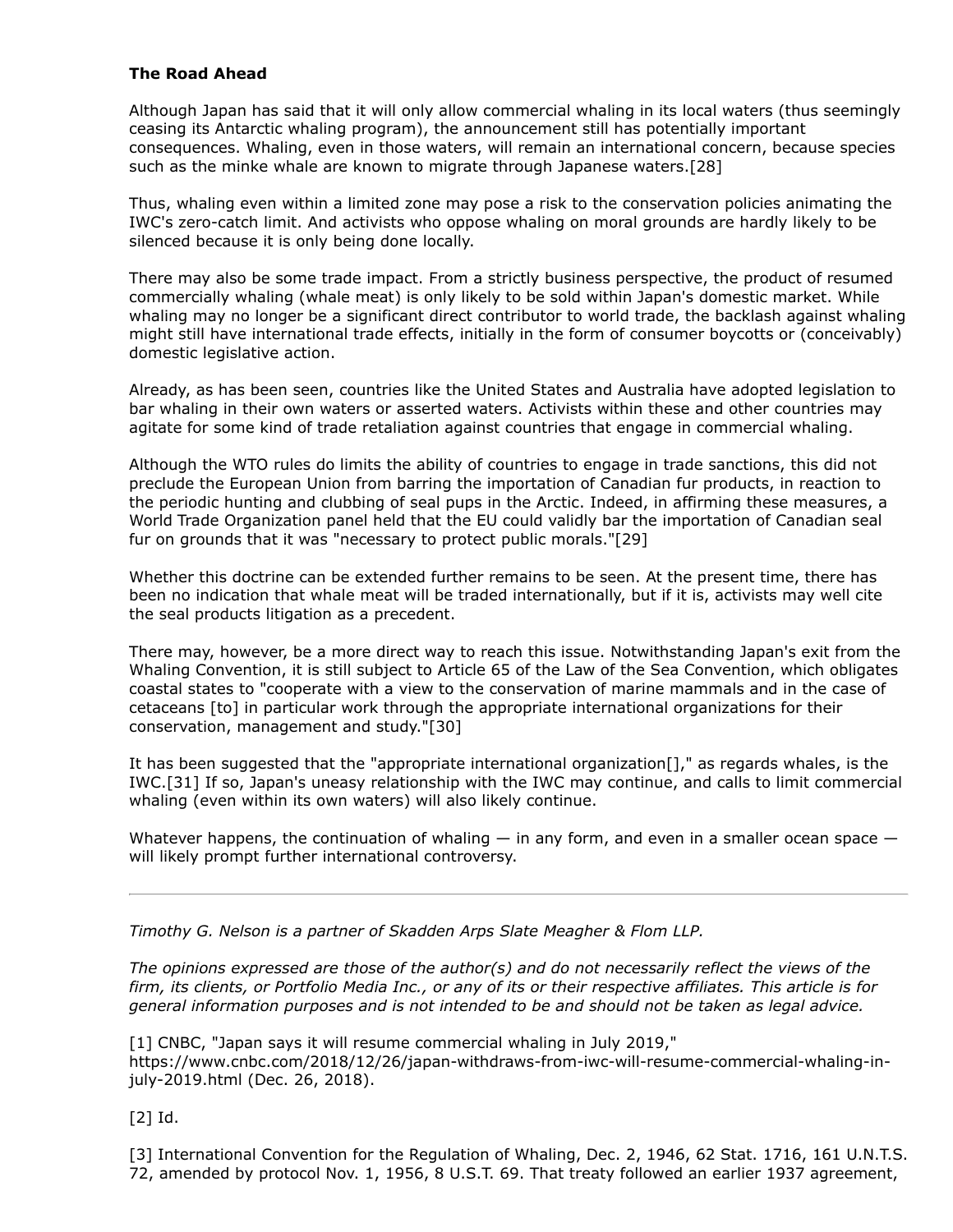with a similar stated goal.

[4] Within the United States, this was achieved through the Marine Mammal Protection Act of 1972, 16 U.S.C. § 1361 et seq.

[5] This was facilitated, in part, through legislation enacted in the late 1970s that obligated the United States Secretary of Commerce to impose sanctions on any nation which, in his or her opinion, was acting so as to "diminish[] the effectiveness of the [Whaling Convention]." 16 U.S.C. § 1821(e) (2)(A)(i). In a 1984 executive agreement, the United States agreed that it would not "certify" Japan as subject to sanction under this legislation. See [Japan Whaling Ass'n v. Am. Cetacean Soc'y](https://advance.lexis.com/api/search?q=1986%20U.S.%20LEXIS%20124&qlang=bool&origination=law360&internalOrigination=article_id%3D1163734%3Bcitation%3D1986%20U.S.%20LEXIS%20124&originationDetail=headline%3DJapan%27s%20Whaling%20Plans%20Risk%20Int%27l%20Trade%20Pushback&)  $\bullet$ , 478 U.S. 221, 234-42 (1986) (explaining background).

[6] Humane Soc'y Int'l Inc v. Kyodo Senpaku Kaisha Ltd. (2008) 165 FCR 510, 525–26 (Austl.) This injunction was granted under a special law, the Environment Protection and Biodiversity Conservation Act (Cth) 1999, which purported to regulate activities in those parts of the Southern Ocean designated by Australia as the "Economic Exclusive Zone" of the "Australian Antarctic Territory." Although modern law of the sea recognizes the right of sovereign states to enjoy a 200 nautical mile "exclusive economic zone" or EEZ in waters adjacent to their coastline, and although Australia has a longstanding claim to large tracts of Antarctica, Australia's claim to such territory (and, by extension, its claim to an Antarctic EEZ) has not been recognized by all states. Because the legal platform for the injunction (the land claim) is thus controversial, the 2008 injunction itself will not win automatic worldwide legal recognition.

[7] See [Inst. of Cetacean Research v. Sea Shepherd Conservation Soc'y](https://advance.lexis.com/api/search?q=2012%20U.S.%20Dist.%20LEXIS%2036867&qlang=bool&origination=law360&internalOrigination=article_id%3D1163734%3Bcitation%3D2012%20U.S.%20Dist.%20LEXIS%2036867&originationDetail=headline%3DJapan%27s%20Whaling%20Plans%20Risk%20Int%27l%20Trade%20Pushback&)  $\bullet$ , 860 F. Supp. 2d. 1216, 1224-27 (W.D. Wash. 2012), rev'd 703 F.3d 1099 (9th Cir. 2013).

[8] Inst. of Cetacean Research v. Sea Shepherd Conservation Soc'y  $\bullet$ , 702 F.3d 573, 573 (9th Cir. 2012).

[9] Inst. of Cetacean Research v. Sea Shepherd Conservation Soc'y  $\bullet$ , 774 F.3d 935, 943-44 (9th Cir. 2014).

[10] Sea Shepherd US Settles Japan Whaling Case, [BBC Online](https://www.law360.com/companies/british-broadcasting-corp) (Aug. 23, 2016), <https://www.bbc.com/news/world-asia-37162443>.

[11] Whaling in the Antarctic (Australia v. Japan; New Zealand intervening), I.C.J., Oral Argument at 19, June 27, 2013 at 19 (Philippe Sands, Q.C.).

[12] Whaling in the Antarctic (Australia v. Japan; New Zealand intervening), Judgment, 2014 I.C.J. Rep. 226 ¶ 55 (March 31).

- $[13]$  Id.  $\P$  67.
- $\lceil 14 \rceil$  Id.
- [15] Id. ¶ 94.
- [16] Id. ¶ 135.
- [17] Id. ¶ 137.
- [18] Id. ¶ 141.
- [19] Id. ¶ 154.
- [20] Id. ¶ 227.
- [21] Id. ¶ 232.

[22] Id. ¶ 247. Judge Hisashi Owada (a Japanese member of the ICJ) dissented, as did Judge Rony Abraham (of France), Judge Abdulqawi Yusuf (of Somalia) and Judge Mohamed Bennouna (of